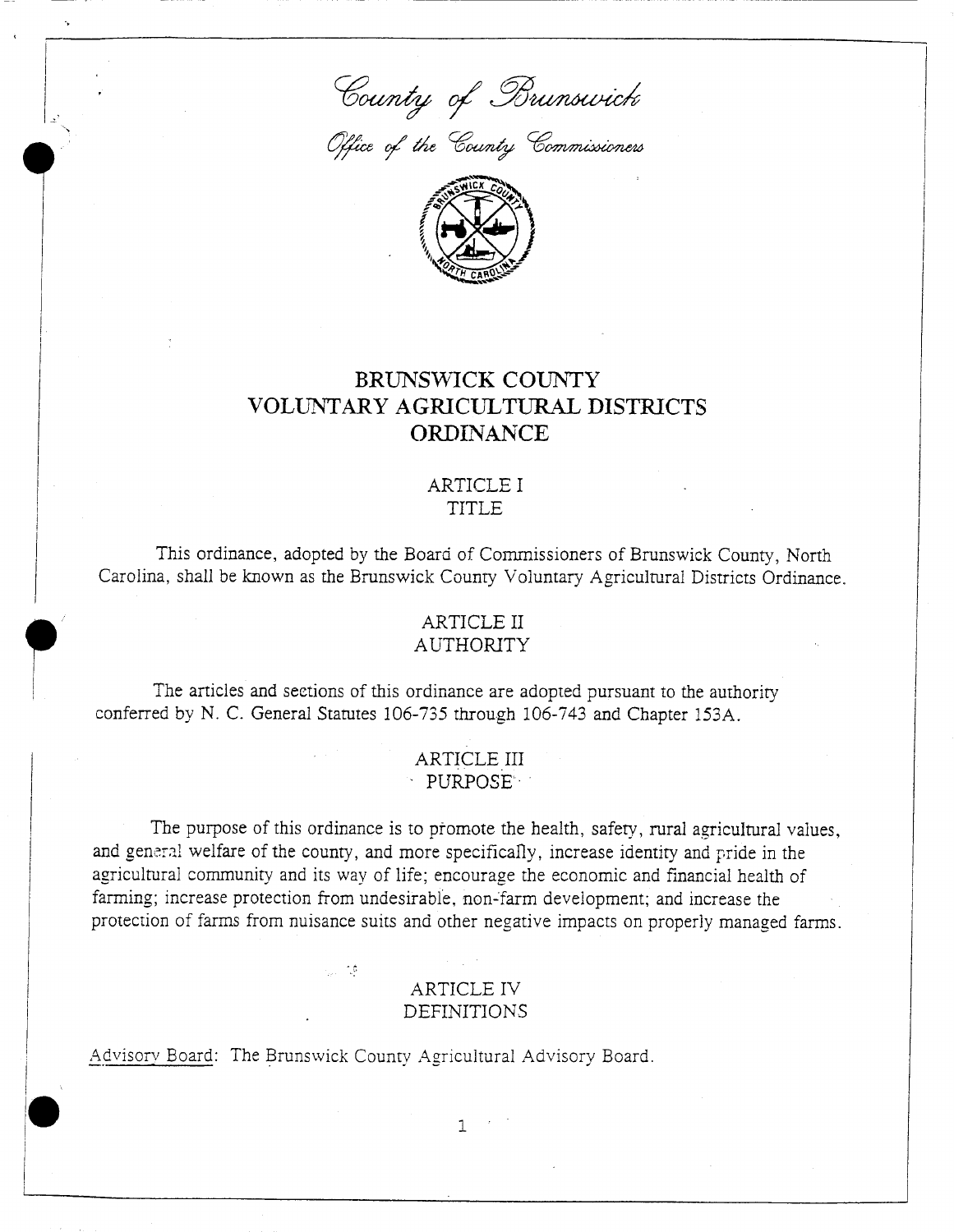Board of Commissioners: The Board of Commissioners of Brunswick County, North Carolina

Chairman: Chairman of the Brunswick County Agricultural Advisory Board.

District: A voluntary agricultural district established under the terms and conditions of this program by the Board of Commissioners

#### ARTICLE V AGRlCULTURAL ADVISORY BOARD

#### A. Creation

 $\mathsf{C}.$ 

In accordance with N.C.G.S. 106-739, the Board of Commissioners hereby establishes

#### B. Appointments and Memberships

A. Creation<br>In accordance with N.C.G.S. 106-739, the Board of Commissioners h<br>an Agricultural Advisory Board to implement the provisions of this ordinance<br>B. Appointments and Memberships<br>The Advisory Board shall consist of Appointments and Memberships<br>The Advisory Board shall consist of five members appointed by the Board of<br>ssioners. Appointments and Member<br>The Advisory Board shall<br>Issioners.<br>Membership Requirements<br>1. Each board member

- Membership Requirements<br>1. Each board member shall be a county resident and registered to vote in<br>Brunswick County. Each board members<br>Brunswick County Fach board member shall be a county resident and registered to<br>Brunswick County.<br>2. Four of the five members shall be actively engaged in farming.<br>3. The four members actively engaged in farming shall be selected
- 
- The four of the five members shall be actively engaged in farming.<br>
The four members actively engaged in farming shall be selected for appointment<br>
by the Board of Commissioners from the names of individuals submitted to t The four members actively engaged in farming shall be selected for appointmen<br>by the Board of Commissioners from the names of individuals submitted to the<br>Board of Commissioners by the Brunswick Soil and Water Conservation by the Board of Commissioners from the names of individuals submitted to the Board of Commissioners by the Brunswick Soil and Water Conservation District, the North Carolina Cooperative Extension Service, the Farm Service District, the North Carolina Cooperative Extension Service, the Farm Service<br>Agency Committee and the Brunswick County Farm Bureau, with an effort to<br>have the broadest seconomical and commodiate acceptation was illustry. Bistrict, the North Carolina Cooperative Extension Service, the Farm Service<br>Agency Committee and the Brunswick County Farm Bureau, with an effort to<br>have the broadest geographical and commodity representation possible. Th have the broadest geographical and commodity representation possible. The fifth member shall have special interest, experience, or education in agriculture and/or rural land preservation.
- $4<sub>1</sub>$ and/or rural land preservation.<br>In the event the Board of Commissioners increases the number of<br>Districts, the Advisory Board may be augmented so there will be In the event the Board of Commissioners increases the number of Districts, the Advisory Board may be augmented so there will be a representative for each district. If a particular district is eliminated In the event the Board of Commissioners increases the number of<br>Districts, the Advisory Board may be augmented so there will be a<br>representative for each district. If a particular district is eliminated, the<br>erm of its rep In the Great the Board of Commissioners increases the number of<br>Districts, the Advisory Board may be augmented so there will be a<br>representative for each district. If a particular district is eliminated, the<br>term of its re and/or rural la<br>
In the event the<br>
Districts, the A<br>
representative<br>
term of its repr<br>
Commissioners Commissioners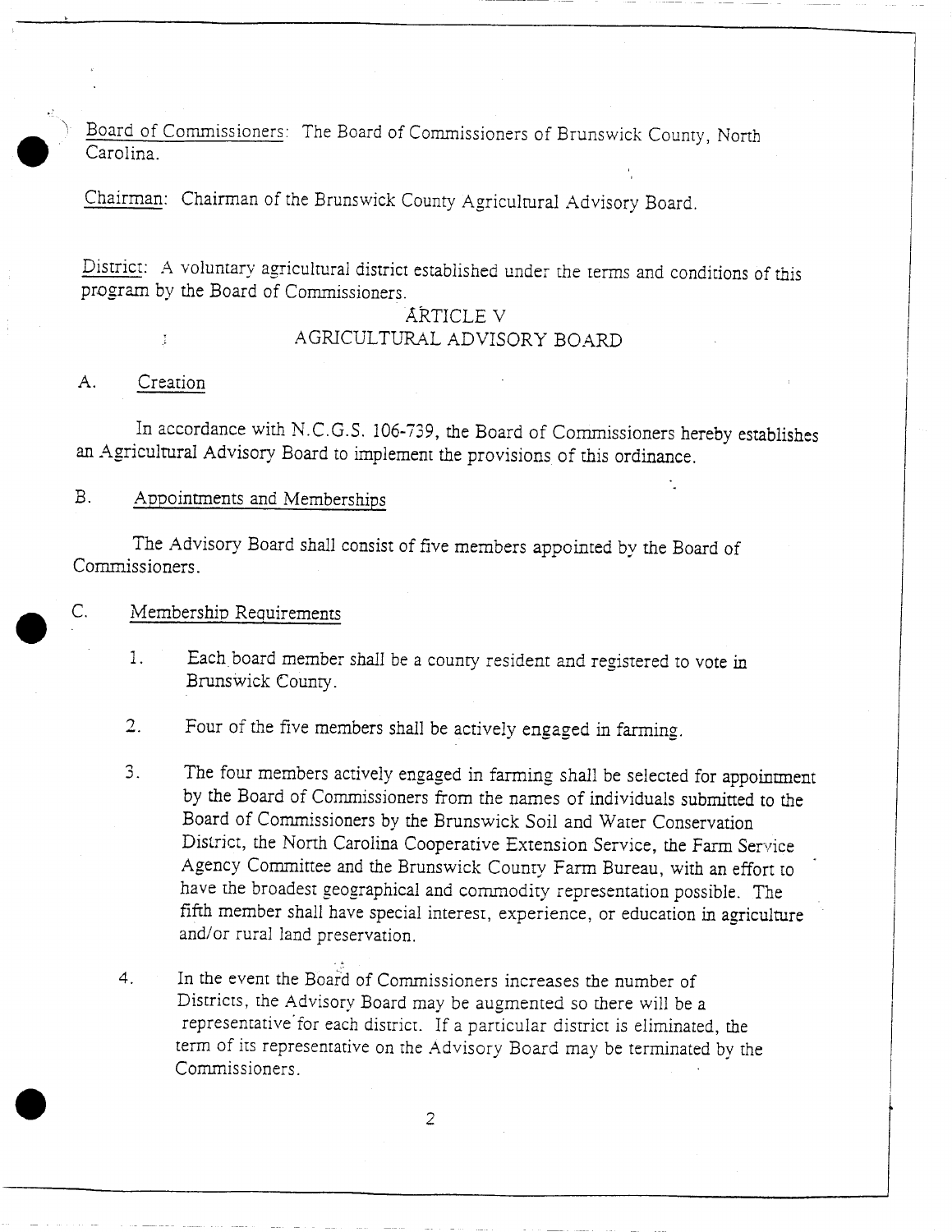#### D. Tenure.

The members are to serve for terms of three years, except that the initial board is to consist of two appointee(s) for a term of one year, two appointees for terms of two years, and one appointee for a term of three years. Thereafter, all appointments are to be for terms of three years, with reappointments permitted. The terms for the initial Advisory Board members will be determined by lottery

#### E. Vacancies.

Any vacancy on the Advisory Board is to be filled by the Board of Commissioners for the remainder of the unexpired term following the same procedure as for the initial appointment

#### F. Removal for Cause.

Any member of the Advisory Board may be removed for cause by the Board of Commissioners upon written charges and after <sup>a</sup> public hearing

#### G. Funding

- (a) Compensation. The per meeting compensation of the members of the Advisory Board shall be fixed by the Board of Commissioners
- <sup>b</sup> Appropriations for performance of duties Funds shall be appropriated by the Board of Commissioners to the Advisory Board to perform its duties. A budget request will be presented to the Board of Commissioners annually

#### H. Procedures

The Advisory Board shall adopt rules of procedure which are consistent with the enabling legislation and other applicable statues.

#### 1. Chairperson.

The Advisory Board shall elect a chairperson and vice-chairperson each year The Advisory Board shall elect a chairperson and vice-chairperson e<br>at its first meeting of the fiscal year. The chairperson shall preside over all<br>regular or special meetings of the board. In the absence or disability of regular or special meetings of the board. In the absence or disability of the<br>chairperson, the vice-chairperson shall preside and shall have and exercise all<br>the powers of the chairperson so absent or disabled. Additional chairperson, the vice-chairperson shall preside and shall have and exercise all<br>the powers of the chairperson so absent or disabled. Additional officers may the powers of the chairperson so absent or disabled. Additional officers may be elected as needed.

3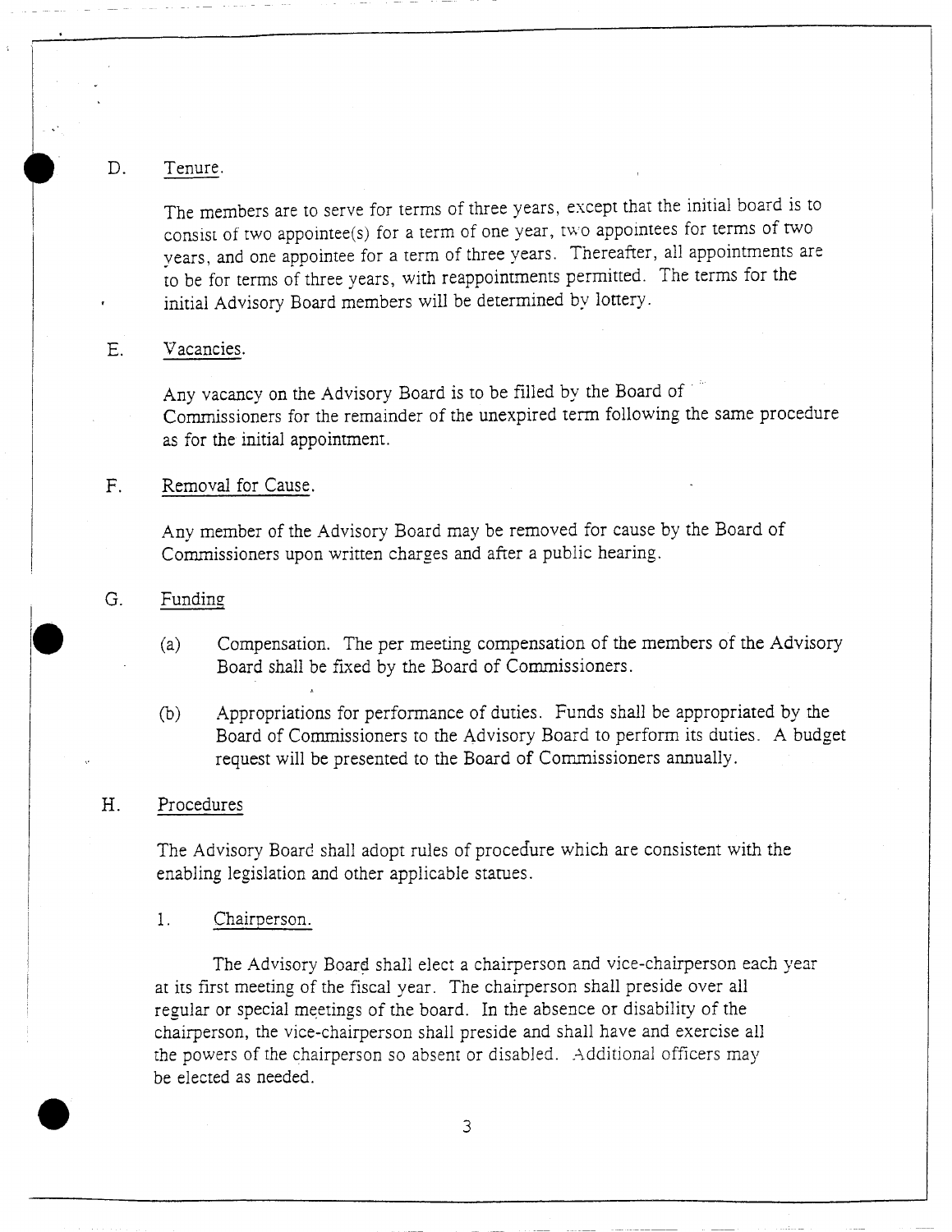#### 2. Jurisdiction and Procedures: Supplementary Rules.

The jurisdiction and procedures of the Advisory Board are set out in this article, except that the board may adopt supplementary rules of procedure not inconsistent with this article or with other provisions of law

## 3<sup>3</sup> Board Year.

The Advisory Board shall use the County fiscal year as its meeting year

#### 4. Meetings.

Meetings of the Advisory Board, following such notice as required by this article, shall be held at the call of the chairperson and at such other times as the Advisory Board in its rules of procedure may specify. A called meeting shall be held at least quarterly. A quorum shall consist of a majority of the members of the Advisory Board

#### 5. Voting.

The concurring vote of <sup>a</sup> majority of the members of the Advisory Board shall be necessary to reverse any order, requirement, decision or determination of any administrative official or agency, to decide in favor of an applicant, or to pass upon any other matter on which it is required to act under this article

#### 6. Records.

The Advisory Board shall keep minutes of the proceedings showing the vote of each member upon each question, or if absent or failing to vote, indicating such fact, and shall keep records of its examinations and other official actions, all of which shall be immediately filed in the office of the Advisory Board and shall be <sup>a</sup> public record

 $7<sub>1</sub>$ Administrative Services

The North Carolina Cooperative Extension Service shall serve the Advisory Board for record keeping, correspondence, and application procedures under this article together with such other services the Advisory

Board needs to complete its duries

 $\Delta$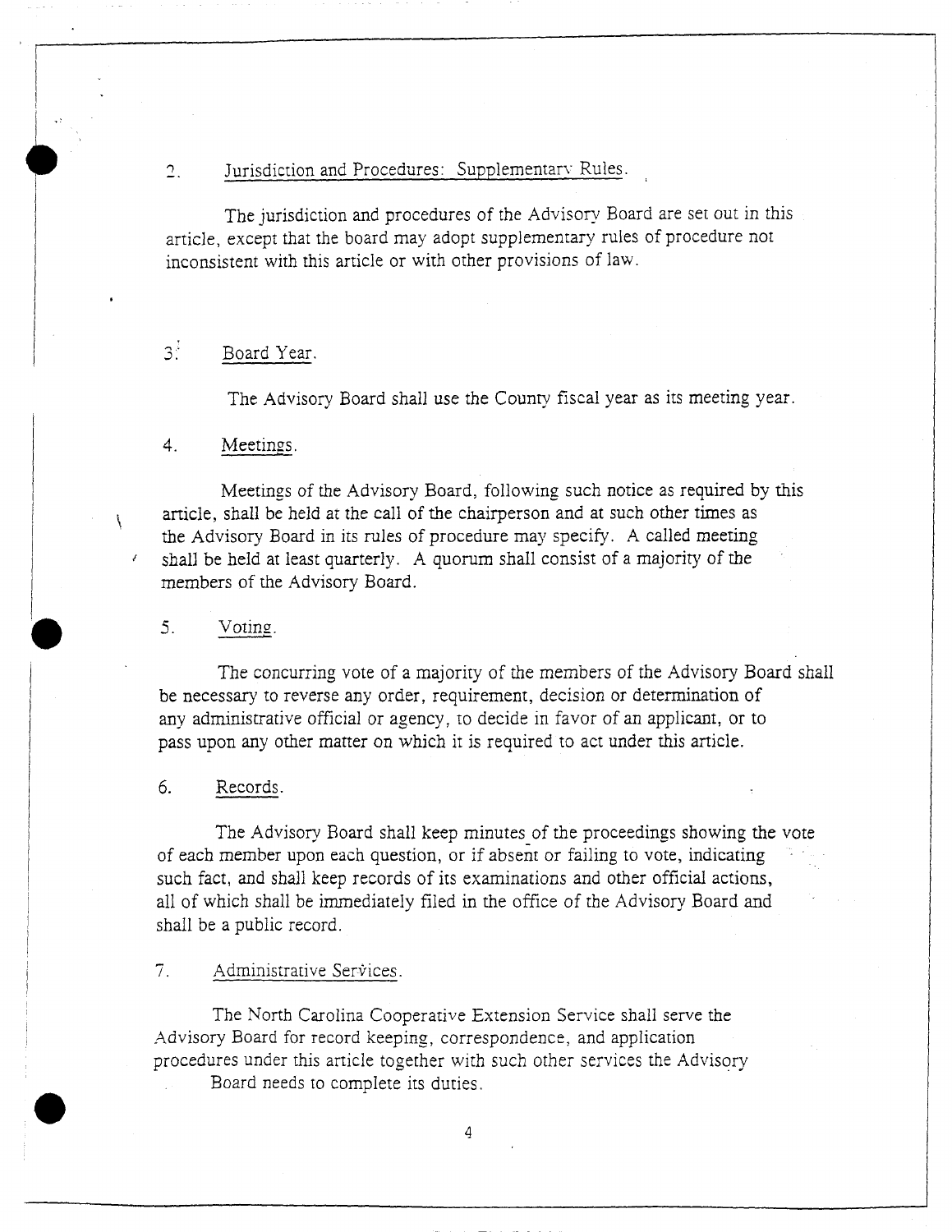#### 1 Duties

The Advisory Board shall

- 1. Review and approve applications for qualified farmland and Districts
- 
- The Advisory Board shall:<br>
1. Review and approve applications for qualified farmland an<br>
2. Hold public hearings pursuant to Article X of this program<br>
3. Advise the Board of Commissioners on projects, programs<br>
the agricu 2. Hold public hearings pursuant to Article X of this program.<br>3. Advise the Board of Commissioners on projects, programs, or issues affecting Advise the Board of Commissioners on projects, programs, or issues affectie agricultural economy or activities within the county and that will affect the agricultural economical districts
- agricultural districts.<br>4. Perform other related tasks or duties assigned by the Board of Commissioners.

# s or dutes ass<br>ARTICLE VI<br>TARY AGRI ARTICLE VI<br>CREATION OF VOLUNTARY AGRICULTURAL DISTRICTS

#### A. Implementation

Implementation<br>In order to implement the purposes stated in Article III, this program provides for the<br>creation of Districts which shall meet the following standards: In order to implement the purposes stated in Article III, this preation of Districts which shall meet the following standards

- for the districts which shall meet the following standards:<br>
1. The District, when initially established, shall contain a minimum of 10<br>
contiguous acres of qualified farmland, or, The District, when initially established, sh<br>contiguous acres of qualified farmland, or,
- contiguous acres of qualified farmland, or,<br>
2. Two or more qualified farms which contain a minimum of 10 acres in total<br>
and are located within a mile of each other;
- examples acres of quantical farms which contain a minimum of 10 acres in total<br>and are located within a mile of each other;<br>The landowner(s) requesting inclusion in the District shall execute an agreement<br>with the county t The landowner(s) requesting inclusion in the District shall execute an agreement<br>with the county to sustain agriculture in the District in accordance with Article<br>VII of this program. Said agreement shall be in a form whic with the county to sustain agriculture in the District in accordance with Article VII of this program. Said agreement shall be in a form which is reviewed and approved by the Advisory Board; and
- 4. For each of the four potential Districts created under the terms of this program, For each of the four potential Districts created under the terms of this program, one of the existing Advisory Board members shall be assigned to represent the District by the County Commissioners.
- District by the County Commissioners.<br>5. Upon the recommendation of the Volunteer Agricultural District Advisory<br>Board, the Board of County Commissioners may decrease or increase the Of deelf of the Foar potential Districts created affect the County Comparison District by the County Commissioners.<br>District by the County Commissioners.<br>Jpon the recommendation of the Volunteer Agricultural District Advis number of Districts as set forth here.

5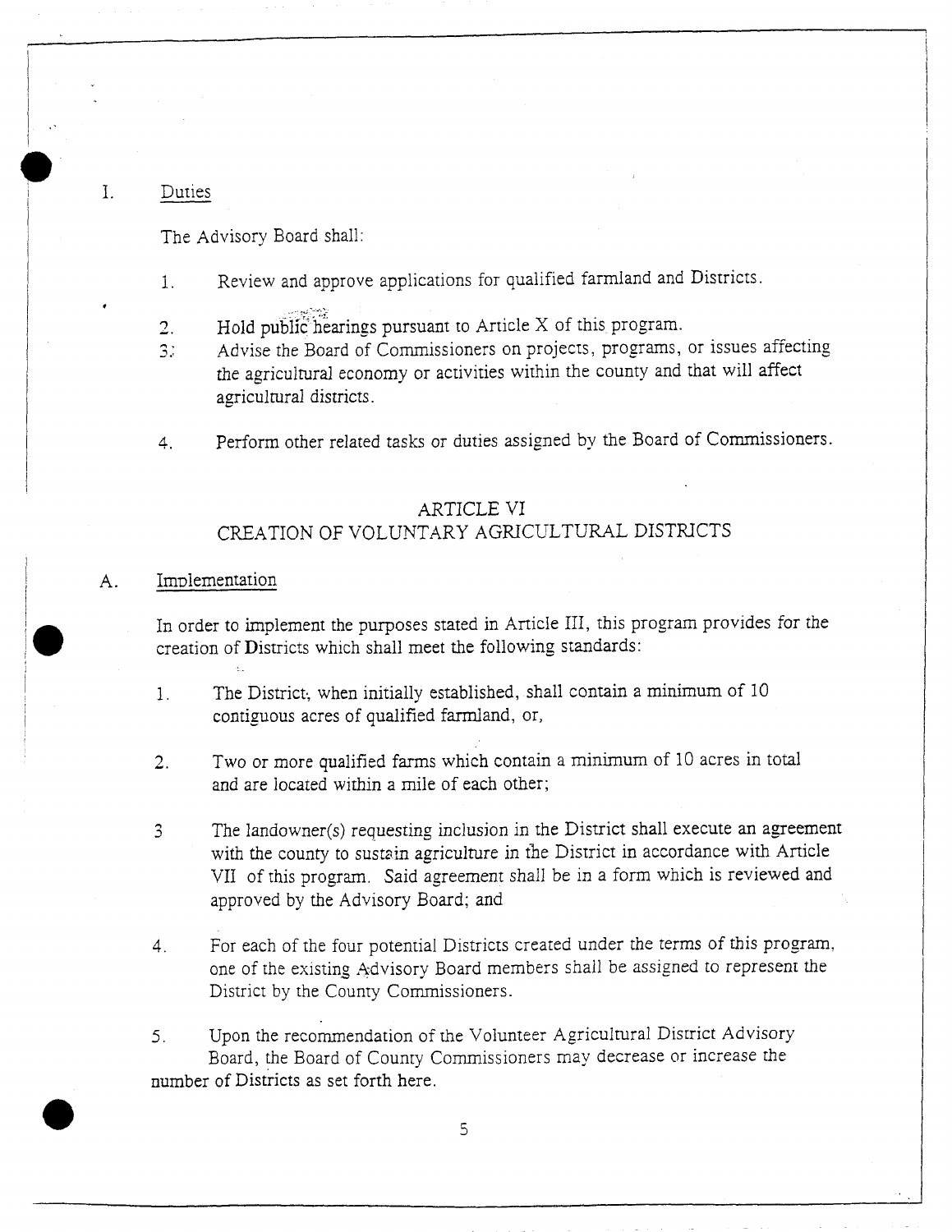#### B. Education

The County may take such action as it deems appropriate through the Advisory Board or other entities or individuals to encourage the formation of the Districts and to further their purposes and objectives, including the implementation of a public information program to reasonably inform landowners of the agricultural district program

#### C. Withdrawal

In the event that one or more participants in <sup>a</sup> District withdraw and the acreage becomes less than the minimum acreage required or results in the remaining land being noncontiguous, a District will continue to exist so long as there is one qualifying farm

#### ARTICLE VII CERTIFICATION AND QUALIFICATION OF FARMLAND

 $\mathcal{L} = \mathcal{L} \mathcal{L} \mathcal{L}$  .

#### A. Requirements

In order for farmland to qualify for participation under the terms of this program, it shall meet the following requirements

- 1. The farmland shall be real property;
- The farm property shall be participating in the farm present-use-value taxation ogram established by G.S. 105-277.2 through 105-277.7, or is otherwise determined by the county to meet all the qualifications of this program The farm property shall be participating in the farm present-use-value taxation<br>program established by G.S. 105-277.2 through 105-277.7, or is otherwise<br>determined by the county to meet all the qualifications of this progr  $\overline{2}$ . The farm property shall be participating in the farm present-use-value taxation program established by G.S. 105-277.2 through 105-277.7, or is otherwise in G.S.  $105-277.3$ :
- 3. The property shall be certified by the Natural Resources Conservation Service of the United States Department of Agriculture, in consultation with the North The property shall be certified by the Natural Resources Conservation Service<br>of the United States Department of Agriculture, in consultation with the North<br>Carolina Cooperative Extension Service and the Farm Service Agenc Carolina Cooperative Extension Service and the Farm Service Agency, a farm on which at least two-thirds of the land is composed of soils that.

a formulate Are best suited for providing food, seed, fiber, forage, timber, and horticultural crops, including Christmas trees and ornamentals;<br>have good soil qualities; b.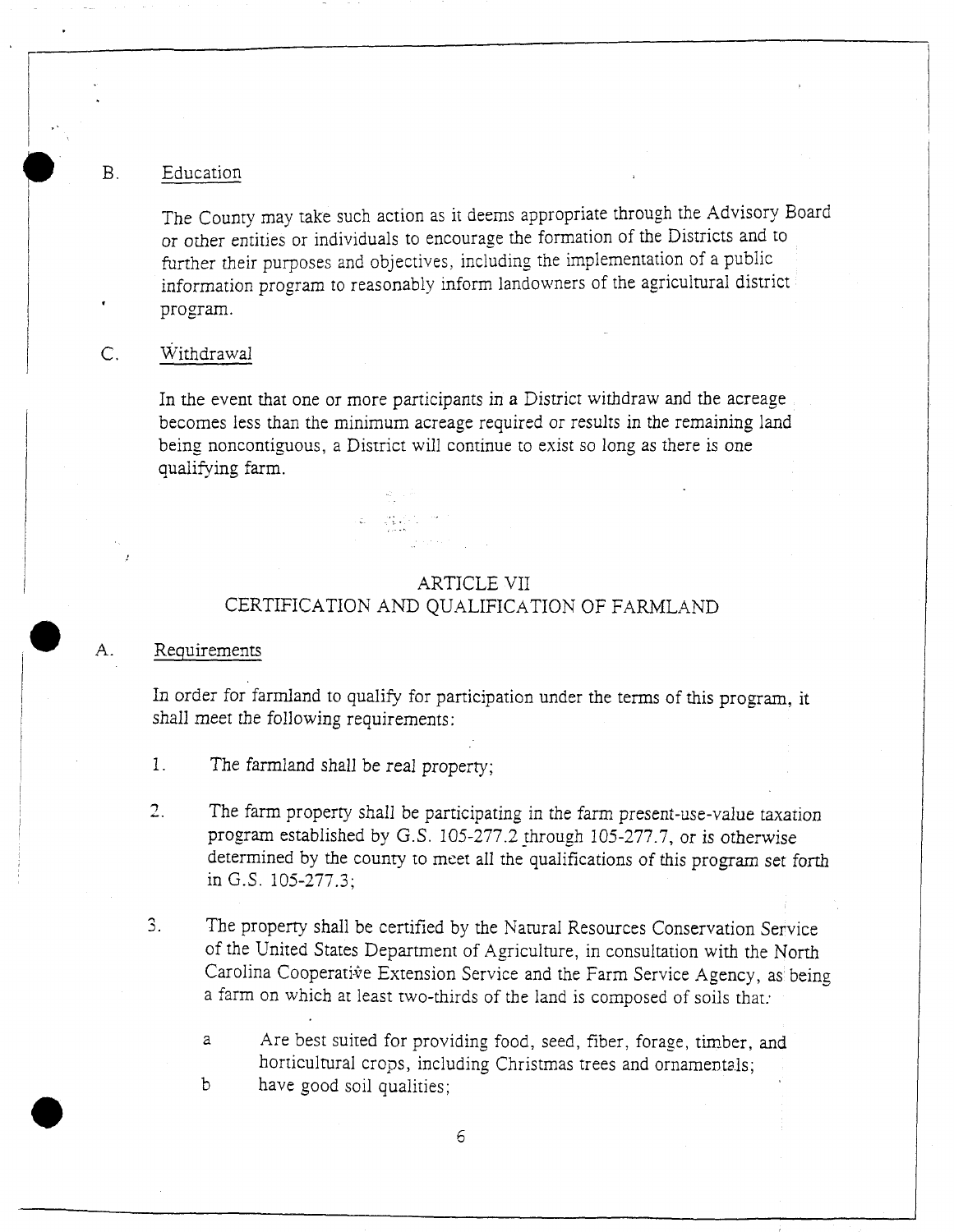- <sup>c</sup> are favorable for all major crops common to the county where the land is located:
- d have a favorable growing season; and
- <sup>e</sup> receive the available moisture needed to produce high yields for an average of eight out of ten years; or

Soils on which at least two-thirds of the land has been actively used in average of eight out of ten years; or<br>Soils on which at least two-thirds of the land has been actively used in<br>agricultural, horticultural, or forestry operations as defined in G.S. 105-277.<br>(1, 2, 3) during each of the fi agricultural, horticultural, or forestry operations as defined in G.S. 105-2.<br>(1, 2, 3) during each of the five previous years, measured from the date of which the determination must be made as to whether the land in ques Soils on which at least two-thirds of the land has been actively used in agricultural, horticultural, or forestry operations as defined in G.S. 105- $(1, 2, 3)$  during each of the five previous years, measured from the dat which the determination must be made as to whether the land in question qualifies;

which the determination must be made as to whether the fand in question<br>qualifies;<br>4. The property is the subject of a conservation agreement, as defined in G.S. 121<br>35, between the county and the owner of such land that p or development of such land for a period of at least ten years, except for the creation of not more than three lots that meet applicable county watershed and subdivision regulations, or the regulations of any municipality Subdivision regulations, of the regulations of any mainterparty which<br>the farm property. The property owner may voluntarily revoke this<br>conservation agreement by submitting a written request to the board<br>accordance with Ar conservation agreement by submitting a written request to the board in accordance with Article IX.

#### ARTICLE VIII

 $\mathcal{L}_{\text{max}} = \mathcal{L}_{\text{max}} \left( \mathcal{L}_{\text{max}} \right)$ 

#### APPLICATION, APPROVAL, AND APPEAL PROCEDURE

# APPLICATIC<br>A. Application Procedure

ARTICLE VIII<br>APPLICATION, APPROVAL, AND APPEAL PROCEDURE<br>Application Procedure<br>of the Advisory Board or a designated staff person. The<br>application shall be on forms provided by the Advisory Board. The<br>proplication shall be A landowner may apply to participate in the program by making application o the chairperson of the Advisory Board or a designated staff person. The application shall be on forms provided by the Advisory Board. The poplication to participate in a District may be filed with the certification for q application to participate in a District may be filed with the certification for qualifying farmland.

2. An agreement to sustain, encourage, and promote agriculture must be executed 2. An agreement to sustain, encourage, and promote<br>by the landowner and recorded with the Advisory Board.<br>3. Approval Process

Approval Process<br>1. Upon submission of the application to the Advisory Board, the Advisory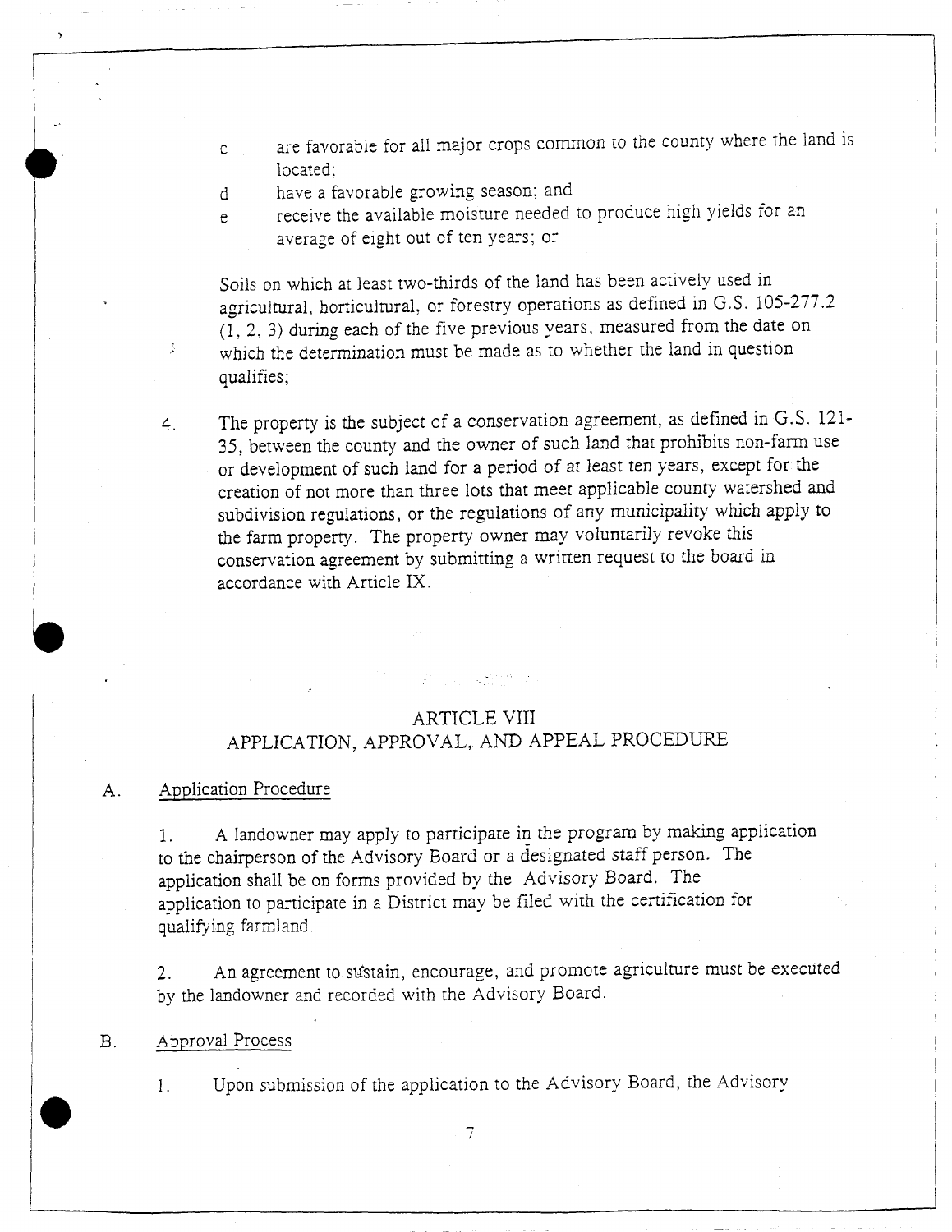Board shall meet within thirty <sup>30</sup> days to approve or disapprove the application. The chairperson shall notify the applicant by first class mail of approval or disapproval of participation in the district.

- Upon receipt of an application, the chairperson will forward copies imme- $\overline{2}$ . diately to the following offices which shall be asked to provide comments, if any, to the Advisory Board prior to the date set for the Advisory Board vote on the application
	- a. The Brunswick County Tax Assessor;
		- b. The Brunswick Soil and Water Conservation District office; and
		- c The Natural Resources Conservation Service

#### C. Appeal

If an application is denied by the Advisory Board, the petitioner shall have thirty (30) days to appeal the decision to the Board of Commissioners. Such appeal shall be presented in writing. The decision of the Board of Commissioners is final

#### ARTICLE IX

## REVOCATION OF PRESERVATION AGREEMENTS

By written notice to the board, a landowner of qualifying farmland may revoke the preservation agreement formulated pursuant to Article VII (4) of this ordinance, or the board my revoke same preservation agreement based on noncompliance by the landowner. Such revocation shall result in loss of qualifying farm status, and consequently, loss of eligibility to participate in a District and the benefits thereof. Revocation by a landowner of a preservation participate in a District and the benefits thereof. Revocation by a failuo where of a preservation<br>agreement and the resulting loss of qualifying farmland status for the purpose of participation<br>in a District shall in no w in a District shall in no way affect the eligibility of the land to be taxed at its present use value as provided in N.C.G.S. 105-277.2 through N.C.G.S. 105-277.6. If a portion of a district is removed for any reason after being established by this program, the remaining qualified farms area requirements of Article VI. may remain in the program, provided they meet all other requirements except the minimum<br>area requirements of Article VI.<br>ARTICLE X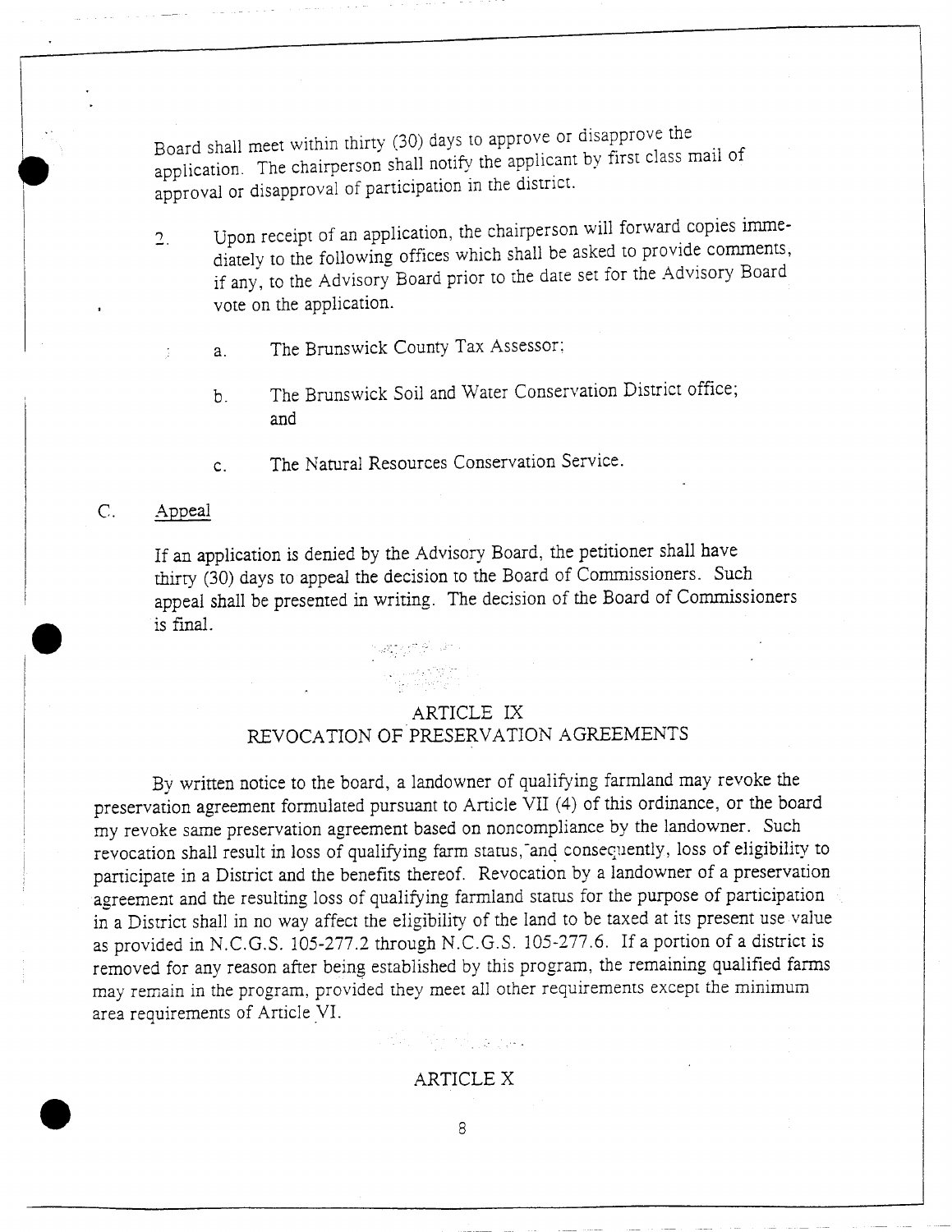#### PUBLIC HEARINGS

#### A. Purpose

Purpose<br>Pursuant to N.C.G.S. 106-740, no state or local public agency or governmental unit Formally initiate any action to state or local public agency or governmental<br>may formally initiate any action to condemn any interest in qualifying farmland<br>with the Advisory Board to hold a Pursuant to N.C.G.S. 106-740, no state or local public agency or governmental unit<br>
may formally initiate any action to condemn any interest in qualifying farmland within<br>
a District until such agency or unit has requested a District until such agency or unit has requested the Advisory Board to hold a public<br>hearing on the proposed condemnation. The procedures for such hearings shall be as<br>set forth below. hearing on the proposed condemnation. The procedures for such hearings shall be as set forth below.<br>Procedures

I

#### 1. Establish Public Hearing.

Upon receipt of a request for a public hearing, the Advisory Board shall have 1. Establish Public<br>Upon receipt of<br>30 days after receiving<br>submit its findings and a request for a public hearing, the Advisory Board shall<br>a request under this article to hold a public hearing and Itstablish Public Hearing.<br>
Upon receipt of a request for a public hearing, the Advisory Board shall<br>
30 days after receiving a request under this article to hold a public hearing an<br>
submit its findings and recommendation Upon receipt of a request for a public hearing, the Advisory Board<br>30 days after receiving a request under this article to hold a public hearing<br>submit its findings and recommendations to the agency that proposed the<br>conde limitations set forth in this article

#### 2. Notice of Public Hearing.

The Advisory Board shall run <sup>a</sup> notice of the public hearing in <sup>a</sup> newspaper having general circulation in Brunswick County at least <sup>10</sup> days prior to the date established for the hearing. The notice shall contain the date, time, and place of the hearing and shall provide the name of the agency requesting the hearing and the purpose of the condemnation

#### <sup>3</sup> Public Hearing

The Advisory Board shall conduct the public hearing and receive information and comments from the agency requesting the condemnation action and the citizens of Brunswick County. Additionally, the Advisory Board shall review the following

- (a) Has the need for the project requiring the condemnation been satisfactorily shown by the agency requesting the action?
- <sup>b</sup> Has <sup>a</sup> financial impact analysis been conducted by the agency seeking the action
- (c) Have alternatives been considered to the proposed action that are less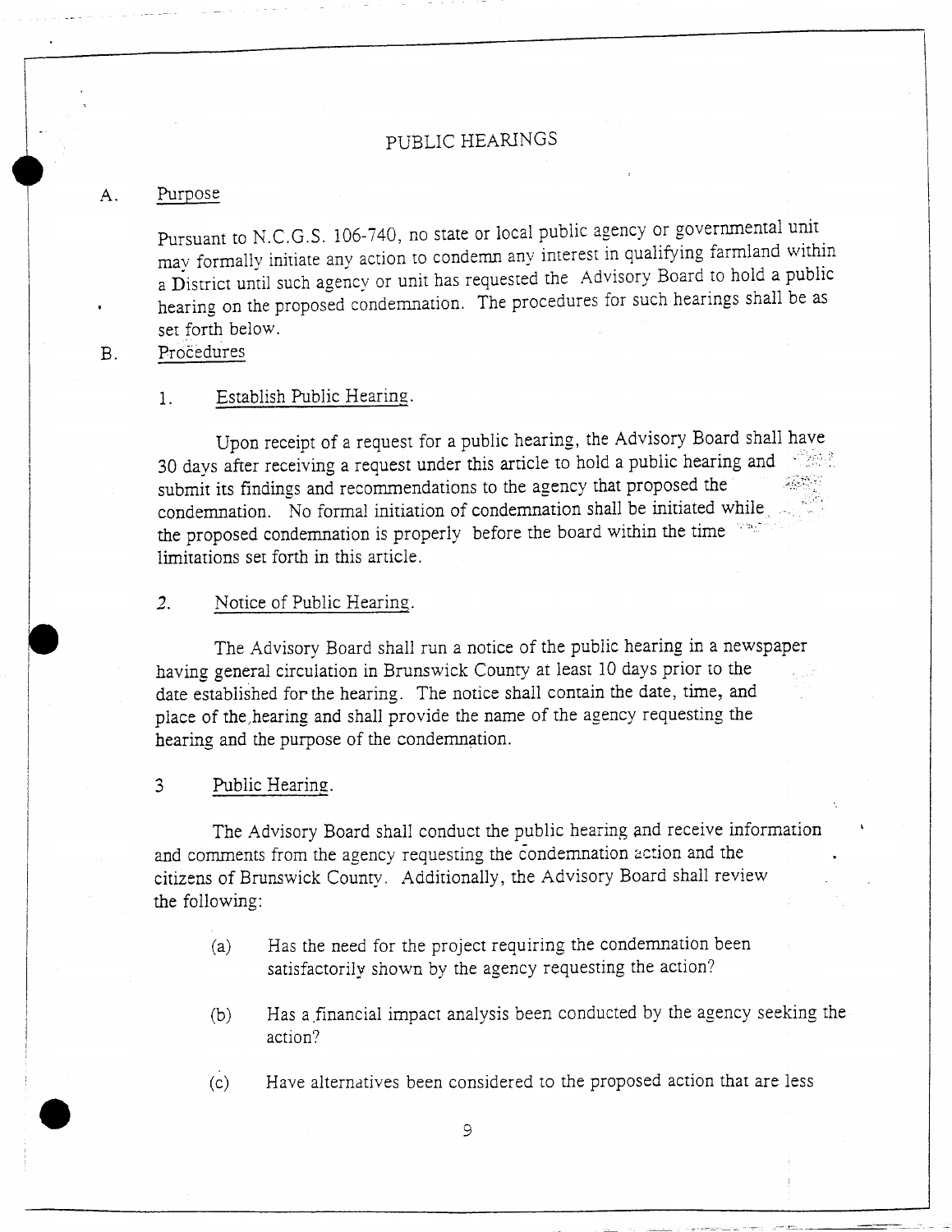disruptive to the agricultural activities and farmland base of the District within which the proposed action is to take place?

The Advisory Board shall invite and allow input by the North Carolina Cooperative Extension Agent, U.S.D.A. Natural Resources Conservationist, Farm Service Agency Personnel, and may consult with any other individuals. agencies or organizations, public or private, necessary to the Advisory Board's review of the proposed action

Findings and Notification. Within 10 days after the public hearing, the  $(4)$ Findings and Notification. Within 1<br>Advisory Board shall make a repor<br>recommendations regarding the prop<br>to the decision-making body of the a<br>available to the public for comment. Advisory Board shall make <sup>a</sup> report containing its findings and be conveyed recommendations regarding the proposed action. The report shall be conveyed<br>to the decision-making body of the agency proposing acquisition and made<br>ayailable to the public for comment

# ARTICLE XI<br>F PROXIMIT ARTICLE XI<br>RECORD NOTICE OF PROXIMITY TO VOLUNTARY<br>AGRICULTURAL DISTRICT ARTICLE XI<br>DTICE OF PROXIMITY TO VC<br>AGRICULTURAL DISTRICT

#### 1. Procedure

Procedure<br>When Brunswick County computerizes its County Land Records System, the<br>ig requirements outlined in this section shall be implemented and When Brunswick County computerizes its County Land Records S<br>
Sollowing requirements outlined in this section shall be implemented and<br>
inforced. Upon certification of qualifying farmland and designation of re following requirements outlined in this section shall be implemented and enforced. Upon certification of qualifying farmland and designation of real property as a District, the title to that qualifying farmland and real pr enforced. Upon certification of qualifying farmland and designation of real property as a District, the title to that qualifying farmland and real property which is contained in the Brunswick County Land Records System sha the total computer and designation<br>toperty as a District, the title to that qualifying farmland and real<br>phich is contained in the Brunswick County Land Records System<br>hanged to include a notice reasonably calculated to al changed to include a notice reasonably calculated to alert a person<br>researching the title of a particular tract that such tract is located within one-

half aerial mile of a District.<br>2. Limit of Liabi

Limit of Liability

In no event shall the County or any of its officers, employees, or agents be held liable in damages for any misfeasance, malfeasance, or nonfeasance Limit of Liability<br>In no event shall the County or any of its officers, employees, or a<br>lid liable in damages for any misfeasance, malfeasance, or nonfeasance<br>curring in good faith in connection with the duties or obligati In no event shall the County or any of its officers, employees, or agents beld liable in damages for any misfeasance, malfeasance, or nonfeasance curring in good faith in connection with the duties or obligations imposed b curring in goot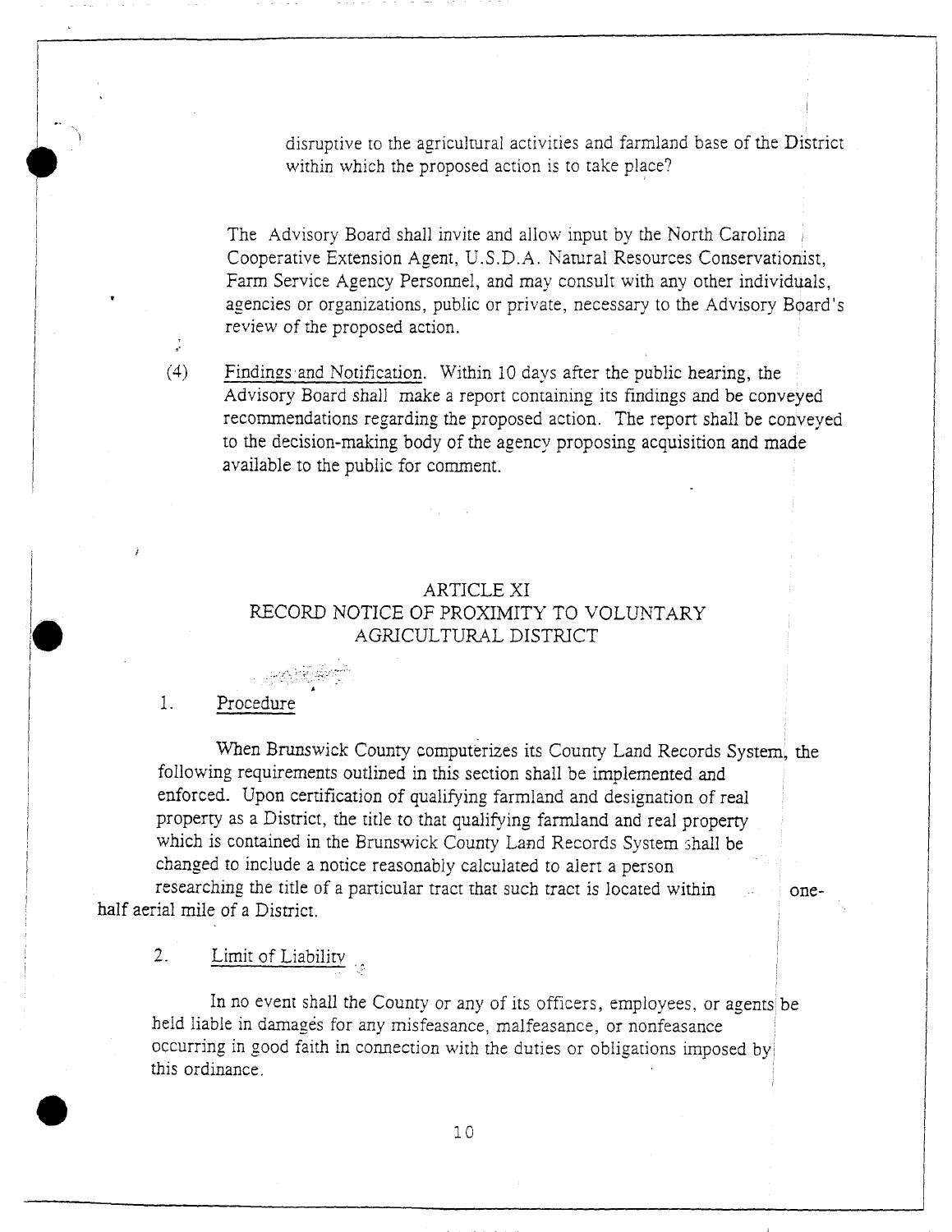#### 3. No Cause of Action

In no event shall any cause of action arise out of the failure of <sup>a</sup> person researching the title of <sup>a</sup> particular tract to report to any person the proximity of the tract to <sup>a</sup> qualifying farm or District as defined in this ordinance

#### ARTICLE XII SUBDIVISION ORDINANCE AND ZONING ORDINANCE REVIEW

Developers of major subdivisions or planned unit developments shall designate on preliminary development plans, the existence of the Districts within 1/2 aerial mile of the proposed development

#### ARTICLE XIII WAIVER OF WATER AND SEWER ASSESSMENTS

#### A. Purpose of Section.

The purpose of this section is to help mitigate the financial impacts on farmers by some local and state capital investments unused by such farmers.

#### B. Assessment and Abeyance

If. in addition to current expansion fees, Brunswick County should initiate infrastructure changes of its utilities, such as a special assessment, or a private utility initiates fees against property that the said utility traverses, such that the total charge is dependent upon the amount of property traversed, then said water and sewer assessments shall be held in abeyance, without interest, for farms inside a District, until improvements on such property are connected to the water or sewer system

#### C. Termination of Abeyance

e

When the period of abeyance ends, the assessment is payable in accordance with the terms set out in the assessment resolution

#### D. Suspension of Statute of Limitations

Starutes of limitations dependent upon tne operation of County ordinances are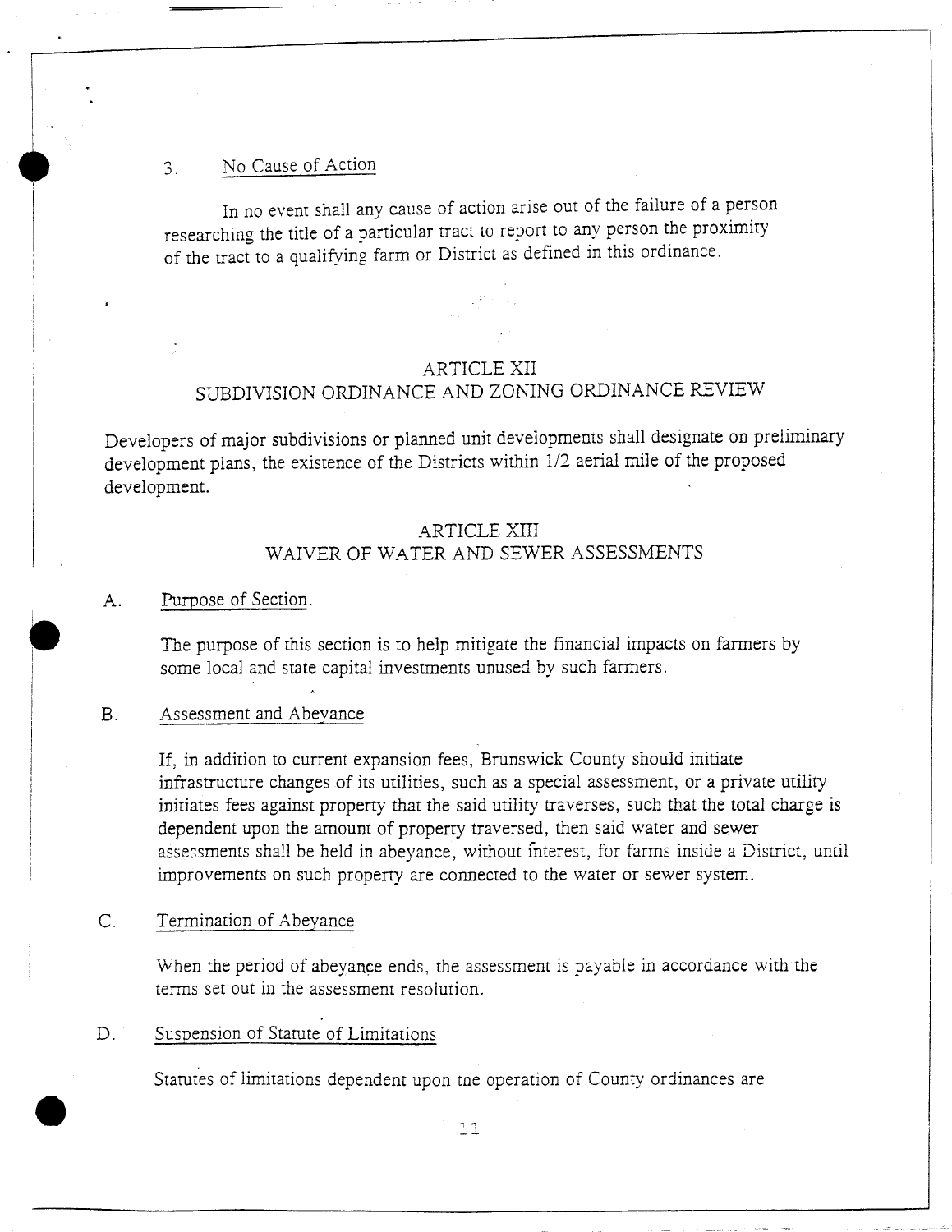suspended during the time that any assessment is held in abeyance without interest.

## E. Other Statutory Abeyance Procedures

Other Statutory Abeyance Procedures<br>Nothing in this section is intended to diminish the authority of the county to hold<br>assessments in abeyance under G.S. 153A-201. Mothing in this section is intended to diminish thas<br>sessments in abeyance under G.S. 153A-201.<br>Conflict with Water and/or Sewer System Cons assessments in abeyance under G.S. 153A-201.<br>Conflict with Water and/or Sewer System Construction and Improvement Grants

 $F<sub>r</sub>$ 

To the extent that this section conflicts with the terms of federal, state, or other grants under which county water and/or sewer systems are constructed this section shall not apply.

#### ARTICLE XIV LAND USE INCENTIVES TO VOLUNTARY AGRICULTURAL DISTRICT FORMATION

#### A. Purpose

The purpose of this section is to help meet the needs of agriculture as an industry and prevent conflicts between voluntary agricultural district participants and nonfarm landowners in proximity to Districts. The Advisory Board, in cooperation with the County, shall take measures as set forth below to provide notification to property owners, residents, and other interested persons adjacent to any designated District with <sup>a</sup> goal of informing all current and potential residents and property owners in and adjacent to a District, that farming and agricultural activities may take place in this District any time during the day or night

#### B. Signage

Signs identifying approved Districts shall be placed along the rights-of-way of major roads that pass through or next to those Districts. There shall at least be one sign posted upon Signs identifying approved Districts shall be placed along the rights-of-way of major roads that pass through or next to those Districts. There shall at least be one sign posted upon entering and one sign posted upon exiti entering and one sign posted upon exiting or as many as may be deemed appropriate by the Advisory Board, or its administrative agent for the county's agricultural District program.<br>(a) Signs identifying approved Districts

identify in the boundary of the signs identifying approved Districts may be placed by the farmer upon the Signs identifying approved Districts may be placed by the farmer upon the property and along the rights-of-way of major roads in a way calculated to reasonably notify the public and adjoiners of the presence of the farm property.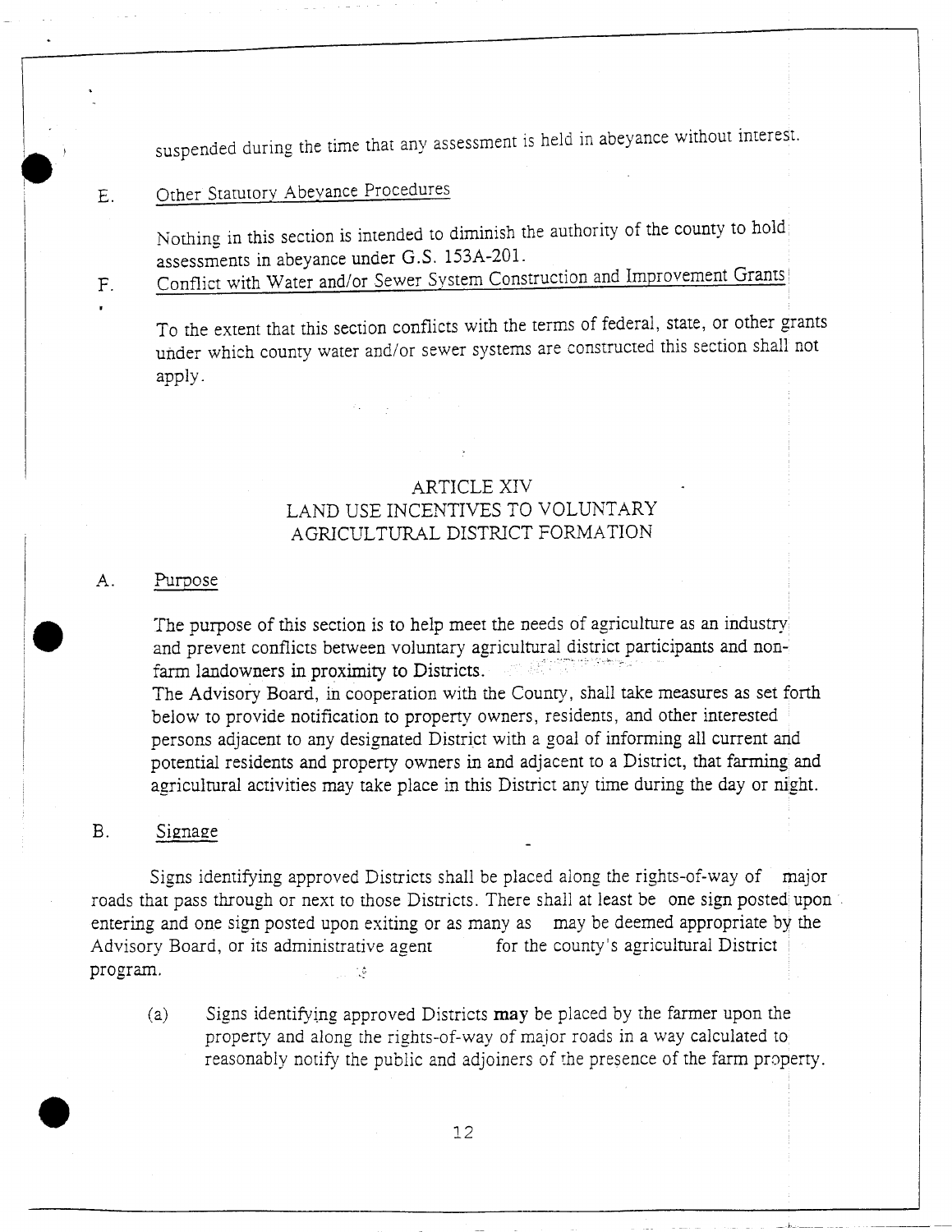(b) Maps identifying approved agricultural districts shall be provided to the<br>following Maps identifying app<br>following<br>1. Register of Deeds<br>2. Natural Resource following<br>1. Register of Deeds;

2 Natural Resources Conservation Service;

3. North Carolina Cooperative Extension Service;

4. Soil and Water Conservation District; and

5. Any other such agency or office the Advisory Board deems appropriate, 5. Any other such agency or office the Advisory Board deems appropriate<br>such as Brunswick County Planning and Inspections Department, the Farm<br>Service Agency Office, and the Brunswick County Tax Department. S. Any other sach agency of office the Herbory Beard deems approach such as Brunswick County Planning and Inspections Department, the<br>Service Agency Office, and the Brunswick County Tax Department

Service Agency Office, and the Brunswick County 1 as Department.<br>
(c) The following notice provided by the Advisory Board shall be displayed in a<br>
prominent position in the office of the Register of Deeds and the public ac such as Brunswick County Planning and Inspections Department, the Farm<br>Service Agency Office, and the Brunswick County Tax Department.<br>The following notice provided by the Advisory Board shall be displayed in a<br>prominent p prominent position in the office of the Register of Deeds and the public acce<br>area in the Brunswick County Tax Department:<br>NOTICE TO REAL ESTATE PURCHASERS IN BRUNSWICK COUNTY<br>BRUNSWICK COUNTY AGRICULTURAL DISTRICTS

The following notice provided by the Advisory Board shall<br>prominent position in the office of the Register of Deeds and<br>area in the Brunswick County Tax Department:<br>NOTICE TO REAL ESTATE PURCHASERS IN BRUNSY<br>BRUNSWICK COUN NOTICE TO REAL ESTATE PURCHASERS IN BRUNSWICK COUNTY<br>BRUNSWICK COUNTY AGRICULTURAL DISTRICTS<br>Brunswick County has established Agricultural Districts to protect and preserve agricultural lands and activities. These Districts have been developed and mapped to inform all purchasers of real property that Brunswick County has established Agricultural Districts to protect a preserve agricultural lands and activities. These Districts have been developed and mapped to inform all purchasers of real property that certain agricul preserve agricultural lands and activities. These Districts have been developed and mapped to inform all purchasers of real property the certain agricultural activities, including but not limited to pesticide corrations ma perturnal activities, including out not finited to pesticide<br>
spraying, manure spreading, machinery and truck operations, livestock<br>
operations, sawing, and similar activities may take place in these Districts<br>
any time du operations, sawing, and similar activities may take place in these Districts any time during the day or night. ided by the Advisor<br>
office of the Registe<br>
unty Tax Departmer<br>
ATE PURCHASER<br>
AGRICULTURAL<br>
tablished Agricultura<br>
is and activities. The<br>
inform all purchaser<br>
ies, including but nc<br>
ng, machinery and tr<br>
milar activitie

## ARTICLE XV<br>CONSULTATION AUTHORITY

The Advisory Board may consult with the North Carolina Cooperative Extension Service, the CONSULTATION AUTHORITY<br>The Advisory Board may consult with the North Carolina Cooperative Extension Service, the<br>Natural Resources Conservation Service office, the North Carolina Department of Agriculture<br>Ind Consumer Serv The Advisory Board may consult with the North Carolina Cooperative Extension Service, the Natural Resources Conservation Service office, the North Carolina Department of Agriculture individual agency or organization the Ad and Consumer Services, and with any other individual agency, or organization the Advisory Board deems necessary to properly conduct its business.

# ARTICLE XVI<br>NORTH CAROLINA AGENCY NOTIFICATION

A. Recording the Program Ordinance

su në

Ordinance e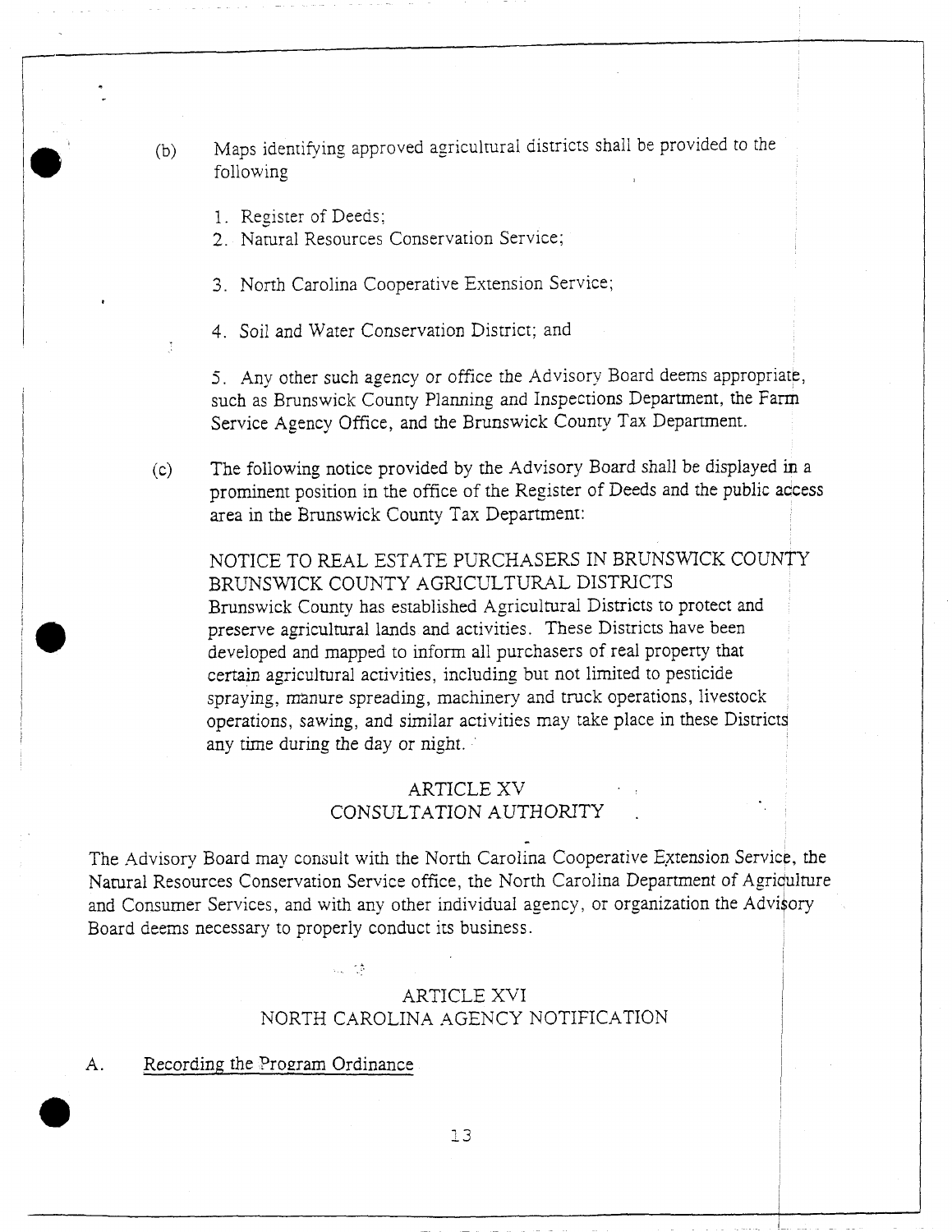An official copy of this program ordinance shall be recorded with the North Carolina Commissioner of Agriculture's office after adoption. At least once a year, the County shall submit a written report to the North Carolina Commissioner of Agriculture<br>A Commer Services including the status, progress and activities of the County's and Consumer Services including the status, progress and activities of the District program to include but not limited to

- 1. Number of landowners enrolled;
- Number of acres for which applications have been made;  $2.$
- $\frac{3}{3}$  Number of acres certified;
- 4. Number of acres denied;
- 5 Date acres certified

## ARTICLE XVII LEGAL PROVISIONS

#### A. Severability

If any article, section, subsection, clause, phrase or portion of this ordinance is for any reason invalid or unconstitutional as determined by any court of competent jurisdiction, such decision shall not affect the validity of the remaining portions of this ordinance

### B. Conflict with other ordinances and statutes.

Whenever the provisions of this ordinance conflict with other ordinances of Brunswick County, this ordinance shall govern. Whenever the provisions of any federal or state statute require more restrictive provisions than are required by this ordinance, the provisions of such statute shall govern.

#### C. Amendments.

This ordinance may be amended from time to time after a public hearing, notice of This ordinance may be amended from time to time after a public hearing, notice which shall be sent to program participants by first class mail 30 days prior to the hearing, and in consultation with the Advisory Board to th